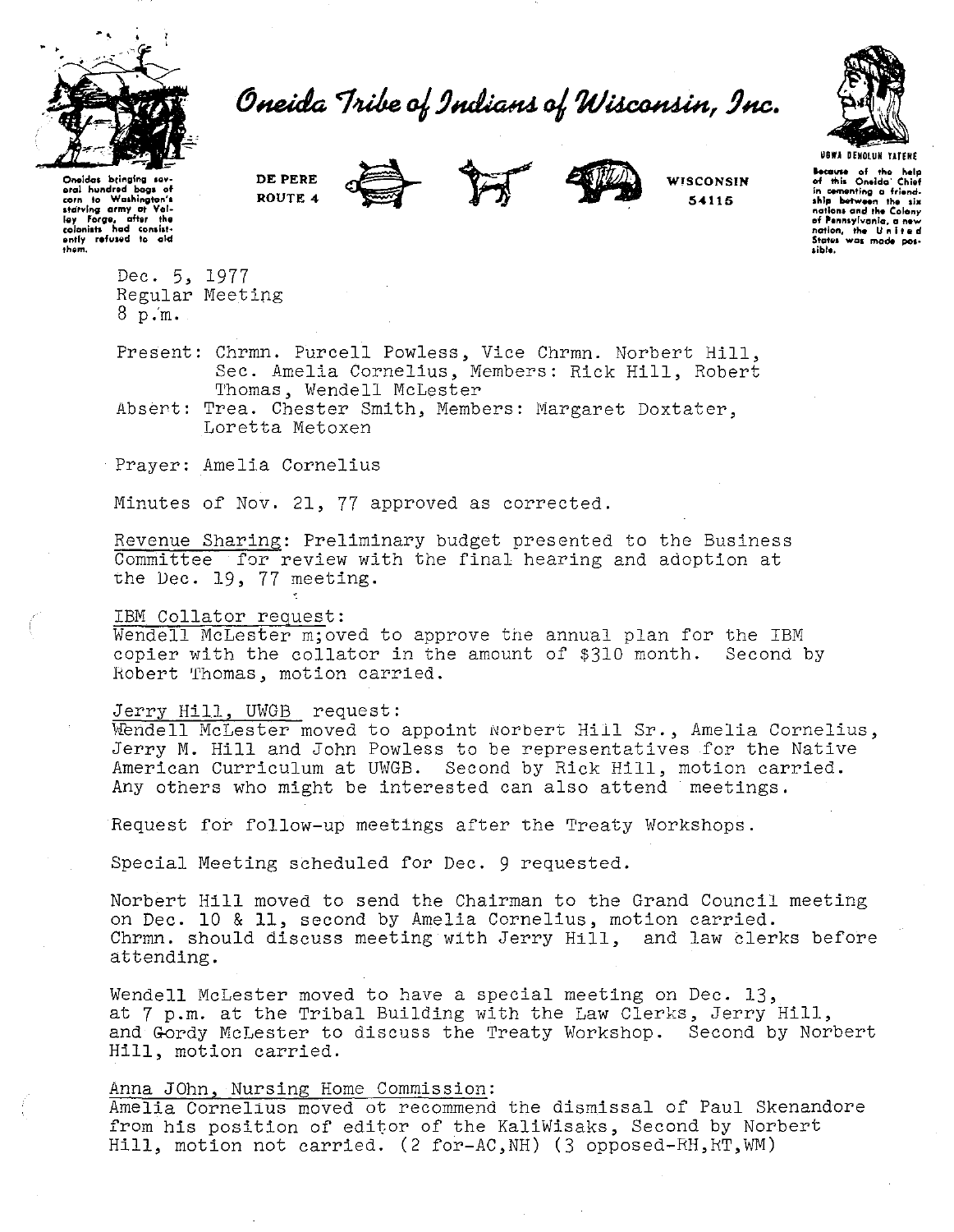# $\cdots$  Page 2  $\cdots$ • Oheida Tribe' Dec. 5, 77

Robert Thomas moved to follow proper procedures of the O.T.M.S. in regard to the position of Paul Skenandore, Second by Wendell McLester Motion carried.

Rick Hill moved to suspend Paul Skenandore from his postion indefinitly until some conclusion can be reached. Second by Amelia Cornelius, motion carried. 3 for, 1 opposed (WM), 1 abstained (RT)

## O'l'DC

NOrbert Hill moved to approve of the following for Tbustees for OTDC: Peter JOrdan, Anna John, and Ernie Stevens as President of the Officers with Carl Smith as Treas. and *Joe* Webster as Vice President and Priscilla Manders as Secretary. Previous Trustees: Van Roy Thomas and John Danforth. Second by Amelia Cornelius, motion carried. 3 for, 2 opposed (RH, WM)

#### 701

Wendell Mclester moved to approve the following proposals for submission: 1. Coastal Zone Management Program and 2. Economic Impact Study of the Oneida Tribe. Second and carried.

#### i)INAf'

Robert Thomas moved ot approve of Ruby White being designated as the Oneida Representative on the ''Anti-Hunger Task Force'',Second by Wendell McLester, motion carried.

Wendell McLester'moved to combine the ONAP request for a special meeting on Dec. 13, to discuss priorities of ONAP. Second by Robert Thomas, motion carried.

Norbert Hill moved to table the discussion on Development Asso. until a later date. Second by Wendell McLester, motion carried.

Wendell McLester moved to support request of Loretta to attend the ANA meeting. on Dec. 9 & 10, second by Robert Thomas, motion carried.

Wendell McLester moved to accept the DNAP report, second and carried.

### **MUSEUM**

Wendell McLester moved to table the report until Florence is present to discuss concerns with time takeing to finish project, second by Robert Thomas, motion carried.

#### ACCOUNTING

Wendell Mclester moved to repost the position of Property and Supply Clerk due to the resignation of Kathy Kughs, Second by Norbert Kill, motion carried.

## LAND

Wendell Mclester moved to approve the Land Committee minutes of Nov. 11, second and carried.

Amelia Cornelius moved a accept the release of land for l acre from Vernon Jordan, Second by Wendell McLester , motion carried.

Robert Thomas moved to table request to move trailer house on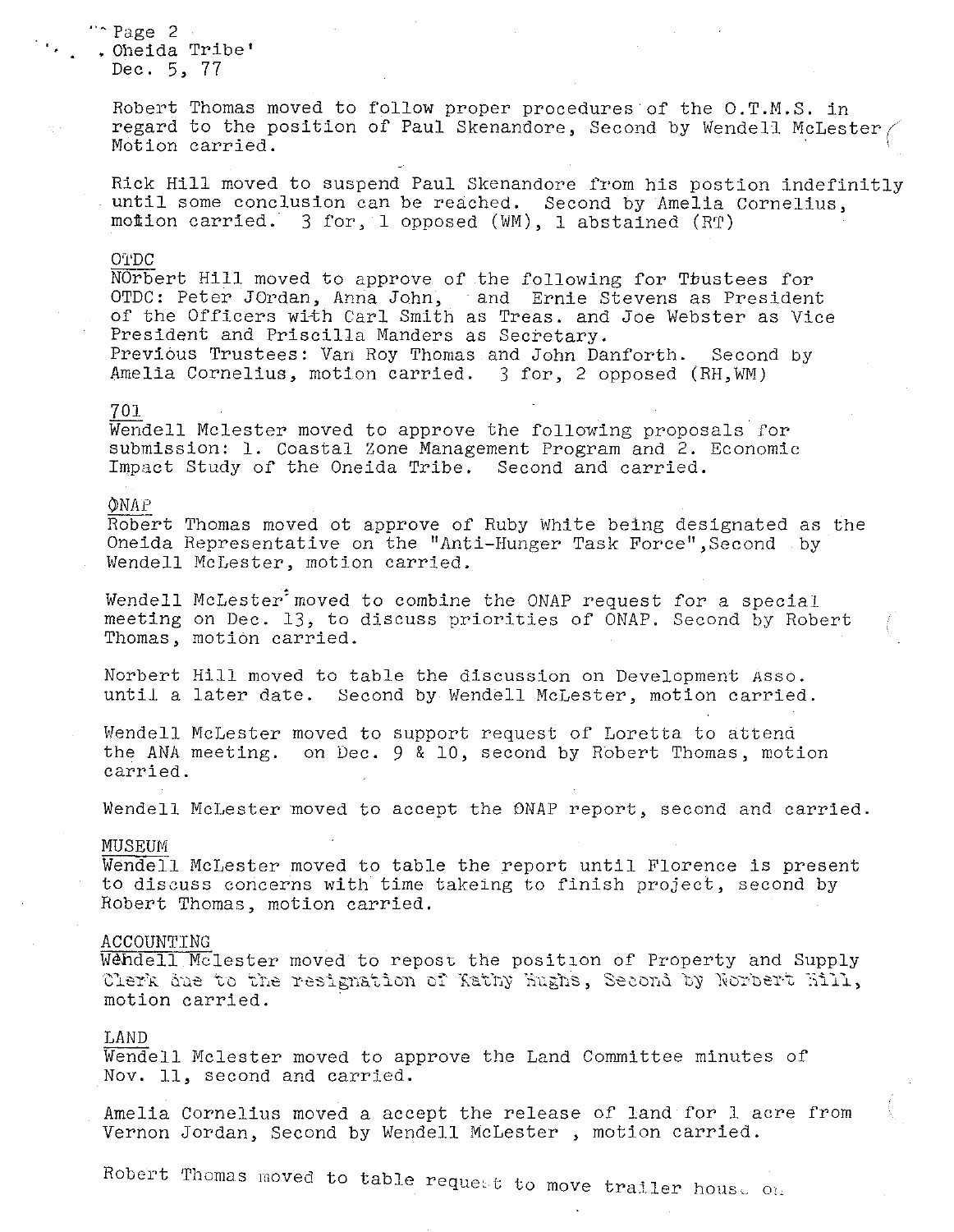Page 3 Oneida Tribe Dec. 5, 77

Vernon Jordan site until after land Committee meeting. Second by Amelia Cornelius, motion carried.

r<sup>-17</sup> Wendell MCLester moved to approve the cancellation of Frank and  $\beta$ Margaret Doxtater lease on County U, second by Robert Thomas, motion carried.

Wendell McLester moved to approve the homesite lease application of Ella Sauer, second and carried.

Wendell McLester moved to appose the homesite lease application of Patricia Harmes, second and carried.

Wendell McLester moved to approve the homesite lease application of Alex Kurowski. second and carried.

Norbert Hill moved to approve the homesite lease application of Anna Kurowski, second and carried.

Wendell McLester moved to approve the homesite lease application of<br>Archie and Christine Stevens, second and carried. Archie and Christine Stevens, second and carried.

Wendell McLester moved ot approve the homesite lease of Ben Vieau,  $t_{\text{c}}$ .97 COscar Schuyler, Orville Summers, Raymond Elm, and Lester Schuyler,<br>Second and carried.  $\frac{1}{2}$  5.77  $\epsilon$  12 5.77 F Second and carried.,<sup>2571</sub></sup>

Norbert Hill moved to keep the 701 planning office in the Tribal Building, Second by Amelia Cornelius, motion carried. 4 for 1 abstained

Robert Thomas moved to approve of Dec. 1-Y and vacation time for Christine Doxtater, motion second and carried.

Amelia Cornelius moved to accept the minutes, second by Wendell McLester, motion carried.

LIBRARY

Wendell McLester moved to approve the request for free rent to the Library when they move to the Archiquette Building. Second by Amelia Cornelius, motion carried.

Wendell McLester moved to approve the line item budget change for \$40 for phone, second by Robert Thomas, motion carried.

Rick Hill moved to approve of all the line item changes as presented. Second by Wendell McLester, motion carried.

Norbert Hill moved to approve the report, second by Wendell McLester, motion carried.

#### EDUCATION

EDUCATION<br>Wendell McLester moved to approve  $\mathscr{H}^{h\iota}$  request  $\overline{\omega}$  repost the W.D.P. L.I.E.C. aide position, second by Amelia Cornelius, motion carried.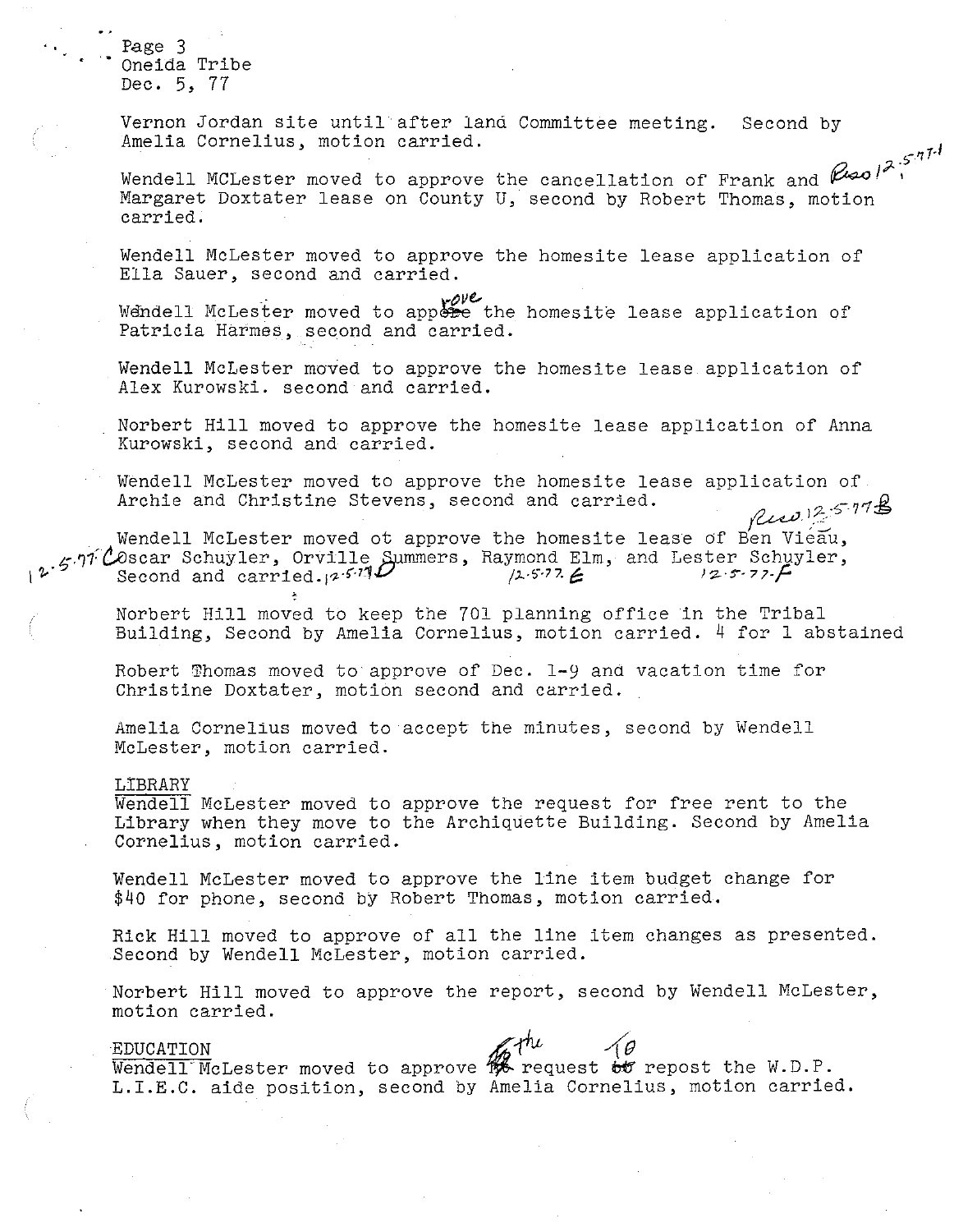Page 4 On8ida Tribe Dec. 5, 77

Norbert Hill moved to approve the request to post the aide position in Seymour School, second and carried.

#### TUTOR PROJECT

Mrs. Cook is to present a budget for need for Revenue Sharing funds at Dec. 19, meeting. Project is presently funded by United Way for \$6800.

## **MEETINGS**

Amelia Cornelius moved to have the regular meetings in Jan. on the 9 and 23, second by Robert Thomas, motion carried.

Wendell McLester moved to have the Semi-Annual Meeting on Jan. 14, at 10 am at the Sacred Heart Center Auditorium, second by Amelia Cornelius, motion carried.

#### SONNY KING

 $\sim 2^3$ 

 $\overline{\text{Wend}e}$  1). MeLester moved to approve to request for funds from the BIA for a Youth Basketball Tournament, second by Robert Thomas, motion carried.

## Health Center,

Wendell McLester moved to approve the report of the Health Director, second and carried.

Norbert Hill moved to approve the recommendation of Diana Denny as the CHR and the MCH-WIC specialist, second by Amelia Cornelius, motion carried.

Amelia Cornelius moved to approve of Yvonne Skenandore as the CHR Social Worker disignee at the Nursing Home, second by Norbert Hill, motion carried.

Norbert Hill moved to adopt the IHS contract for \$623,000 by resolution Second by Rick Hill, motion carried.

Amelia Cornelius moved to appoint Alan King tothe Nursing Home Commission, second by Norbert Hill, motion carried.

Amelia Cornelius moved to adopt the revised budget for the Health Center, Second by Norbert Hill, motion carried.

Norbert Hill moved to table the request to stipen the Health Board members, second by Wendell McLester, motion carried.

Rick Hill moved to act on the Personnel Selection Committee recommendations Second by Amelia Cornelius, motion carried. 3 for 1 abstain (WM)due to lateness of addition to agenda.

Personnel Selection Committee recommendations: Norbert Hill moved to accept Diana Denny as CHR, second and carried.

Ametia Cornelius moved to accept Patrica Vande Hie as secretary for Health Contract program, second and carried. WM abstained

Norbert Hill moved to accept Ernest Stevens on a 6 month probation as Athlet's & Recreation Director, second and carried. WM abstained